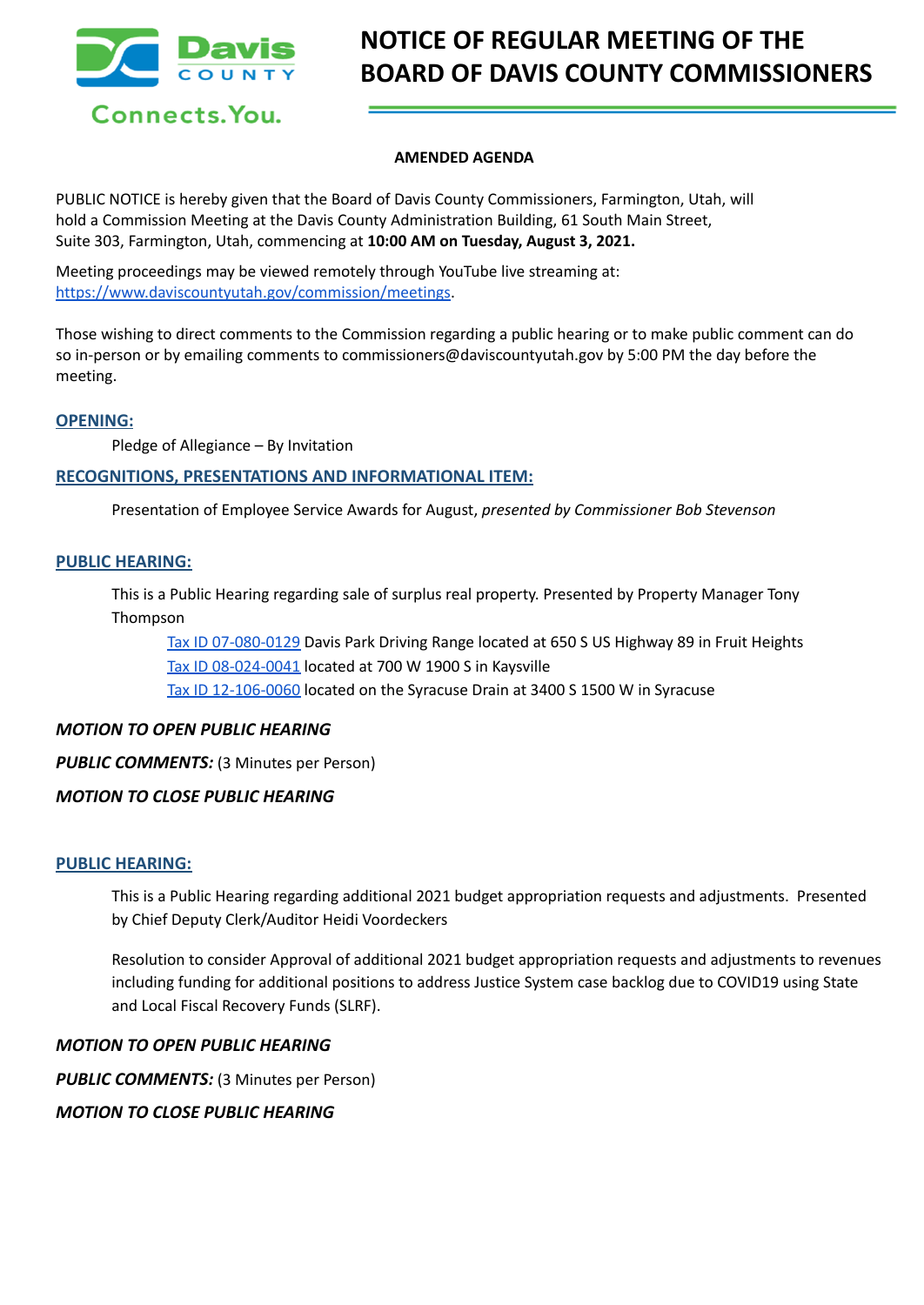# **BUSINESS/ACTION:**

1. Approval of additional 2021 budget [appropriation](https://drive.google.com/file/d/1H6cOXX8rIrqRM2Vj6fvpRf5FYPdPAuBp/view?usp=sharing) requests and adjustments to revenues including funding for additional positions to address Justice System case backlog due to COVID19 using State and Local Fiscal Recovery Funds (SLRF).

Terms: Payable in the amount of \$23,583 beginning 8/3/2021 to 12/31/2021

# *ANIMAL CARE: Interim Deputy Director Ashleigh Young*, presenting the following for:

2. Approval of Amendment to [Agreement](https://drive.google.com/file/d/1mj6YZYFOVpIKGpKREAlIgeZ85TXeGkWx/view?usp=sharing) with Sydnee's Pet Grooming for pet adoptions. Terms: Beginning 7/22/2021 to 9/22/2022

# *CLERK/AUDITOR'S OFFICE: Chief Deputy Brian MCKenzie*, presenting the following for:

3. Approval of [Ordinance](https://drive.google.com/file/d/14cdr81E63udj8JPehA7T72fIhm-FuEEL/view?usp=sharing) repealing and replacing chapter 2.36 of the Davis County Code Regarding Records Access and Management.

# *COMMUNITY & ECONOMIC DEVELOPMENT: Director Kent Andersen*, presenting the following for:

4. Contract with [Cheyenne](https://drive.google.com/file/d/1sXRvQEtKfiaXJwaVsdskwSFlsZZYlHxJ/view?usp=sharing) Twitchell to assist the Tourism department with digital marketing needs and other marketing tasks.

Terms: Payable in the amount of \$3,000 beginning 8/3/2021 to 1/31/2022

# *HEALTH: Director Brian Hatch*, presenting the following for:

- 5. Approval of Contract with the Utah [Department](https://drive.google.com/file/d/17Jte9c7DC14jW056omFIQNy59Tm8dKl3/view?usp=sharing) of Health for Integrated Viral Hepatitis Surveillance and Prevention activities funding.
	- Terms: Receivable in the amount of \$7,035, beginning 5/1/2021 to 4/30/2026
- 6. Approval of Amendment to Agreement with Worldwide [Environmental](https://drive.google.com/file/d/15lXuFsPMWsXq9YG_oHuEcFztsj7UL5-K/view?usp=sharing) Products (WEP) for the services provided during the 2022 calendar year. Terms: Payable in the amount of \$126,000, beginning 8/3/2021 to 12/31/2022
- 7. Approval of Amendment to Contract with Worldwide [Environmental](https://drive.google.com/file/d/1W6ni2JXi076TMnjqPsnt_7NuXlXv02uG/view?usp=sharing) Products (WEP) to provide analyzers and vehicle information database and set the fee amount collected by WEP. Terms: Beginning 8/3/2021 to 12/31/2022

# *SHERIFF'S OFFICE: Chief Deputy Susan Poulsen*, presenting the following for:

- 8. Ratification of [Amendment](https://drive.google.com/file/d/1L9TUcc2jR7bPiCAKMuATHiKn6eAE10GB/view?usp=sharing) to the 2021 Annual Operating and Financial Plan with the USDA, Forest Service to increase funding for law enforcement services.
	- Terms: Receivable in the amount of \$13,600, beginning 10/1/2020 to 9/30/2025
- 9. Approval of Utah State Parks and Recreation NCIC HIT [Confirmation](https://drive.google.com/file/d/1oVMUkK1K83yRfZXDcy1LNY5EBw3C01cY/view?usp=sharing) Agreement for handling records abiding by FBI CJIS Security Policy Regulations. Terms: Beginning 7/1/2021
- 10. Approval of Training [reimbursement](https://drive.google.com/file/d/1z47VYcbu3HguW5y1zV-Jib78SVMpHicR/view?usp=sharing) agreement for Special Functions and Basic Corrections Academy. Terms: Receivable in the amount of \$16,338, beginning 8/3/2021 to 8/3/2023
- 11. Approval of Training [reimbursement](https://drive.google.com/file/d/1F89eKtfynAzRf2OopaAlq1rUq60iBpoS/view?usp=sharing) agreement for law enforcement officer training including wages, benefits and training costs.

Terms: Receivable in the amount of \$16,246.30, beginning 8/3/2021 to 8/3/2023

12. Approval of Interlocal [Cooperation](https://drive.google.com/file/d/1Dnle65QgS0sSNpWKnxecI9YNnUprInwp/view?usp=sharing) Agreement with Bountiful City, Clearfield City, and Layton City regarding